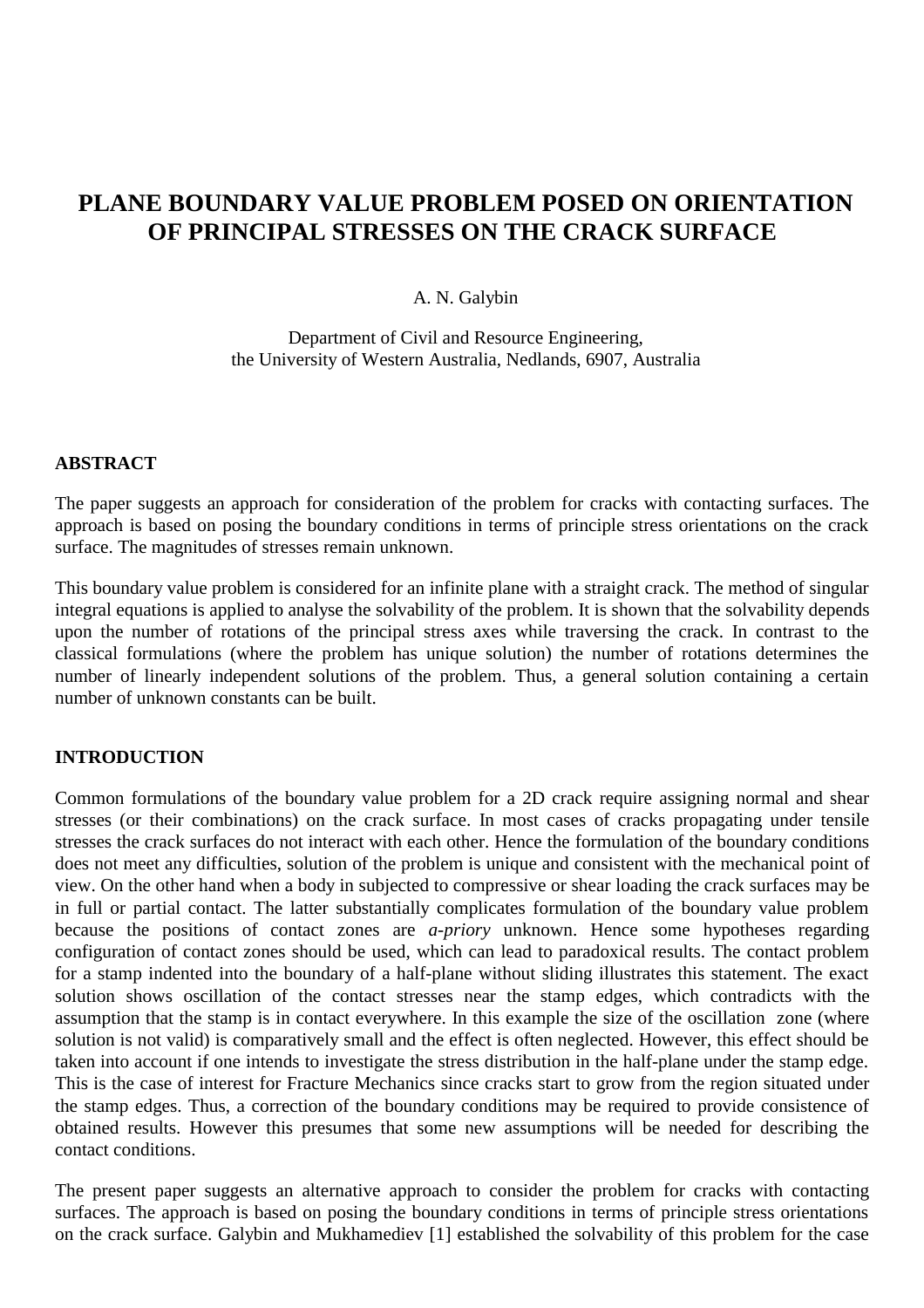of a 2-D domain bounded by a smooth closed contour. Here this type of boundary condition is investigated for an open contour (straight crack) in the infinite plane. The information on the stress orientation can be determined in lab experiments. Also there are (e.g. [2]) well-developed methods of the determination of stress orientations in the earth's crust near tectonic faults which can be modelled by shear (or dilating shear) cracks.

It should be emphasised that the knowledge of stress/displacement surface magnitudes is not required in the approach proposed. As it has been shown in [1], this type of boundary conditions may lead to the loss of uniqueness of the solution depending upon the number of rotations of the principal stress axes while traversing the contour. In contrast to the classical formulations (where the problem has a unique solution) the number of rotations determines the number of linearly independent solutions of the problem. Thus a general solution containing a certain number of unknown constants can be built. It is suggested to find these constants by using a number of local stress or displacement measurements.

#### **BASIC RELATIONSHIPS AND BOUNDARY CONDITIONS**

A plane problem of elasticity can be formulated by means of the stress functions *P*, *D*. These function are related to the stress components  $\sigma_x$ ,  $\sigma_y$ ,  $\sigma_x$ , in Cartesian coordinates *Oxy* as follows

$$
P(x,y) = \frac{1}{2} \Big[ \sigma_x(x,y) + \sigma_y(x,y) \Big], \quad D(x,y) = \frac{1}{2} \Big[ \sigma_y(x,y) - \sigma_x(x,y) \Big] + i \sigma_{xy}(x,y) \tag{1}
$$

By introducing the complex variable *z* and

$$
z = x + iy, \quad \overline{z} = x - iy \tag{2}
$$

one can write the Kolosov formulae (e.g., [3]) for the general solution of a plane elastic problem in the form

$$
P(z,\bar{z}) = \Phi(z) + \overline{\Phi(z)}, \quad D(z,\bar{z}) = \bar{z}\Phi'(z) + \Psi(z)
$$
 (3)

where  $\Phi(z)$ ,  $\Psi(z)$  are holomorphic functions of the complex variable *z*. Here the same notations for the functions *P* and *D* are kept, although after the substitution of complex variables from Eqn. 2 they becomes different. Nevertheless for any functions of two variables *f* one can keep in mind that  $f = f(x, y) =$  $=f\left(\frac{z+\overline{z}}{2},\frac{z-\overline{z}}{2i}\right)=f(z,\overline{z})$ . As can be seen from Eqn. 3 the function *P* is a harmonic function while the function *D* is a bianalytic function inside a domain.

The major,  $T_1$ , and minor,  $T_2$ , principal stresses can be determined by the stress functions  $P$  and  $D$  as follows

$$
T_1 = P + |D|, \quad T_2 = P - |D|, \qquad T_1 \ge T_2 \tag{4}
$$

Here and further throughout the text the arguments  $z, \bar{z}$  of any complex-valued function may be omitted if formulae are valid everywhere in the region. On the boundary the argument will be shown if necessary.

It is convenient to represent the bianalytic function *D* in the complex exponential form

$$
D = |D|e^{i \arg D}, \quad |D| = \frac{1}{2}(T_1 - T_2)
$$
\n(5)

The argument of *D* can also be associated with the angle  $(\varphi)$  of inclination of the major principal stress  $T_1$ with respect to the *x*-axis as arg*D*=-2 $\omega$ .

Let the Cartesian coordinates *Oxy* be placed in the middle of a straight crack such that the crack occupies the interval (-*l*, *l*) on the *x*-axis and is orthogonal to the *y*-axis.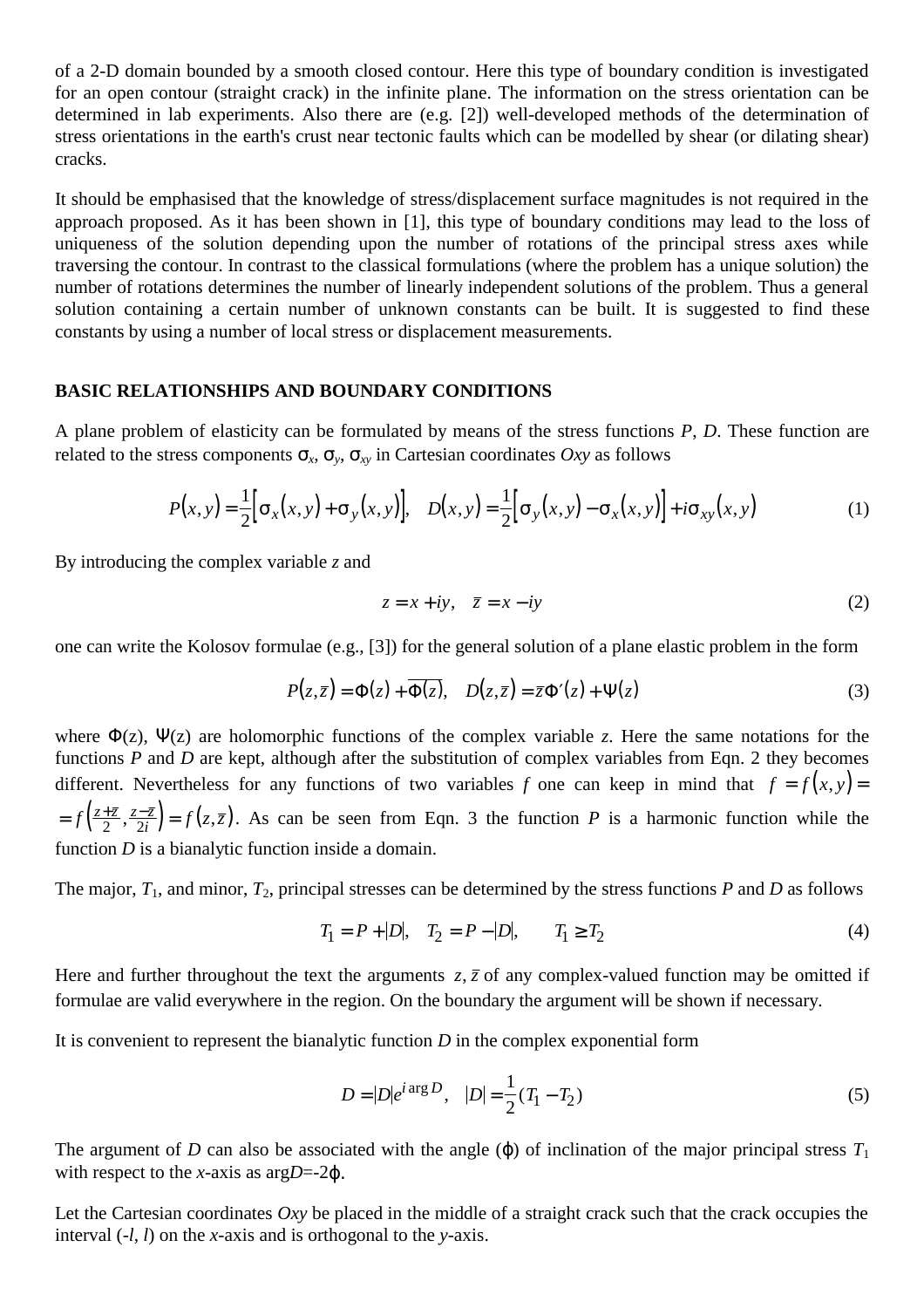In [1] it has been shown that if the orientation of principal stresses and curvature of their trajectories at the crack boundary are used as the boundary conditions then the problem can be reduced to determination of the function *D* by the following conditions

$$
\arg D = \alpha(s), \quad \left(\arg D\right)_n' = \alpha'_n(s) \tag{6}
$$

Here *n* is the outward unit normal to the contour;  $\alpha(s)$  and  $\alpha'_n(s)$  are given functions on the contour. In the case considered here *s* can be associated with *x* and the derivative with respect to the outward normal can be associated with the derivative with respect to *y*. In the complex variables this operation takes the form

$$
f'_{y}(x, y) = i(\partial f'_{z}(z, \bar{z}) - \partial f'_{\bar{z}}(z, \bar{z}))
$$
\n<sup>(7)</sup>

The boundary values of an arbitrary complex-valued function of two variables can be specified as

$$
f^{\pm}(t) = \lim_{z \to t \pm i0} f(z, \bar{z})
$$
 (8)

where *t*∈(-*l*, *l*) and indices "±" are the boundary values for the upper and lower bound of the crack correspondingly when traversing the contour in the positive direction.

In contrast to the case of closed contours, here a boundary condition at infinity should also be specified. This condition could be posed in stress orientations as well. However for the sake of simplicity it is assumed that the stress functions vanish at infinity.

$$
P \to 0, \quad D \to 0, \quad |z| \to \infty \tag{9}
$$

Thus from the mechanical point of view the situation corresponds to the case of a plane with the crack which surfaces are loaded by unknown tractions. Body forces and stresses at infinity are absent.

According to [1] a pair of boundary conditions specified by Eqn 6 can be presented in the form of a single complex boundary condition. For the case considered it takes the form

$$
\operatorname{Im}\left(e^{-i\alpha(t)}D(t)\right) = 0, \quad \operatorname{Im}\left(e^{-i\alpha(t)}D'_{\mathcal{Y}}(t)\right) = e^{-i\alpha(t)}\alpha'_{\mathcal{Y}}(t)D(t), \quad t \in (-1,1)
$$
\n(10)

Here the boundary values of  $D'_{y}(t)$  and  $\alpha'_{y}(t)$  can be different on upper and lower surface of the crack.

#### **INTEGRAL EQUATIONS**

From Eqn 9 it follows that the holomorphic functions  $\Phi(z)$ ,  $\Psi(z)$  can be presented by the Cauchy integrals. Following [4] the representation can be made in the form

$$
\Phi(z) = \frac{1}{2\pi i} \int_{-l}^{l} \frac{g(t)}{t - z} dt, \quad \Psi(z) = \frac{-1}{2\pi i} \int_{-l}^{l} \left[ \frac{\overline{g(t)}}{t - z} + \frac{tg(t)}{(t - z)^2} \right] dt
$$
(11)

where the function  $g(t)$  is proportional to the derivative of the displacement jump across the crack contour

$$
g(x) = u(x) + iv(x) = \frac{2G}{1+\kappa} \Big( u_x(x,0+) - u_x(x,0+) + iu_y(x,0+) - iu_y(x,0-) \Big) \Big|_x
$$
 (12)

where *G* is shear modulus,  $\kappa=3-4v$  for the plane strain assumption and  $\kappa=(3-v)(1+v)^{-1}$  for the plane stress, v in Poison's ratio.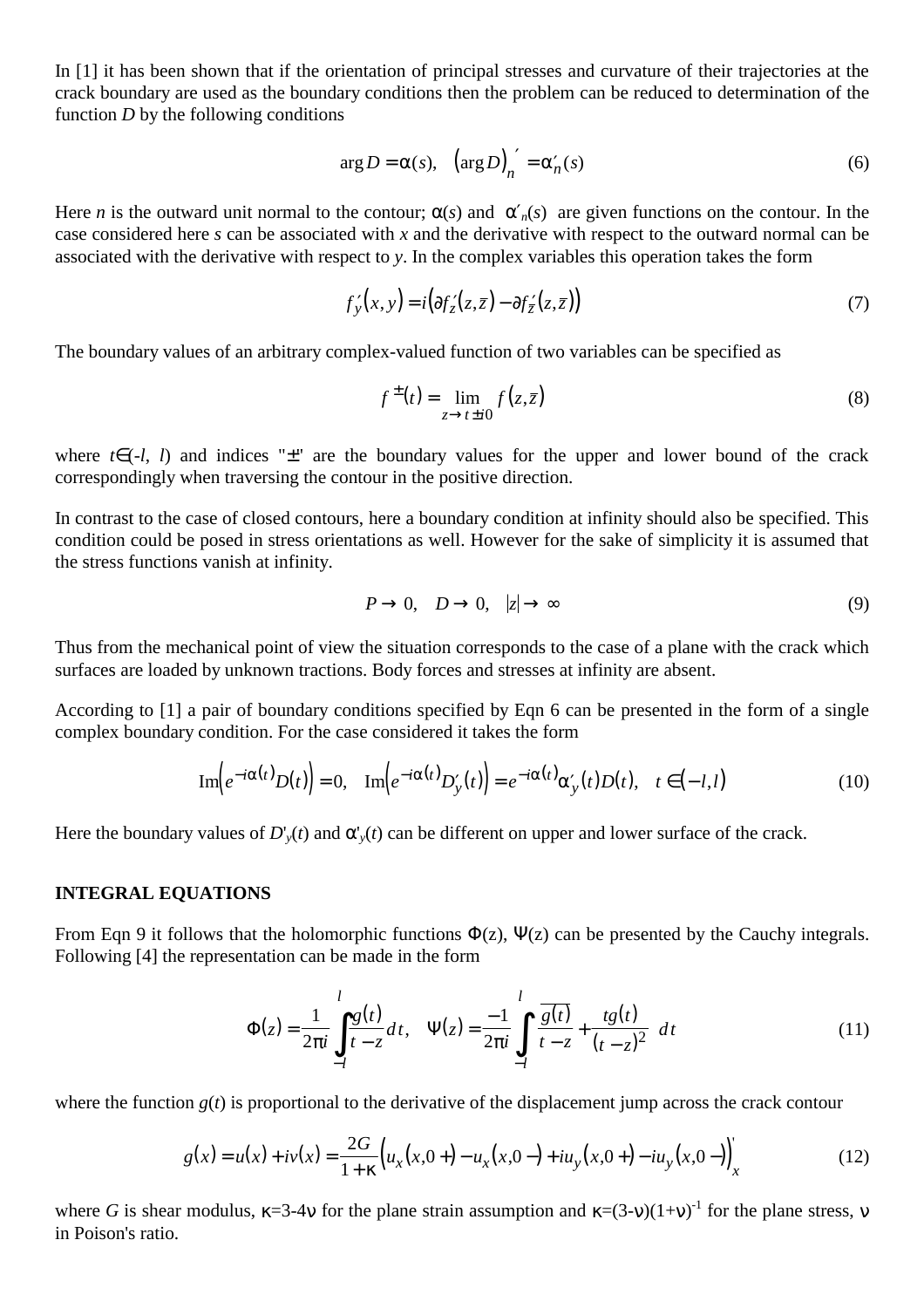With the account for Eqn, 3 and Eqn. 13 one has the following representation for the function *D*

$$
D = \frac{-1}{2\pi i} \int_{-l}^{l} \left[ \frac{\overline{g(t)}}{t - z} + \frac{(t - \overline{z})g(t)}{(t - z)^2} \right] dt
$$
 (13)

Applying Eqn 7, for the normal derivative one can derive the following expression

$$
D'_{y} = \frac{-1}{2\pi} \int_{-l}^{l} \left[ \frac{3g(t) + \overline{g(t)}}{(t - z)^{2}} + \frac{2(z - \overline{z})g(t)}{(t - z)^{3}} \right] dt
$$
 (14)

Boundary values of *D* can be obtained by direct applying the Sokhotski-Plemelj formulae to Eqn 13. Their application is obvious for the first integrand and as shown in [4] still valid for the second integrand.

$$
D^{\pm} = \mu u + i\mathbf{I}(u) \tag{15}
$$

where  $u(t) = \text{Re}(g(t))$  and **I***u* is the singular operator defined as

$$
\mathbf{I}(u) = \frac{1}{\pi} \int_{-l}^{l} \frac{u(t)}{t - x} dt
$$
 (16)

Determination of the boundary values for *D*'*y* are not so obvious due to the presence of singularities of higher order in Eqn 14. Since the function  $g(t)$  is unbounded at the ends, this restricts the direct integration by parts which is required to obtain the boundary values. However as it is shown in the Appendix, the Sokhotski-Plemelj formulae remain valid in their standard form, which leads to

$$
D_{\mathcal{Y}}^{\prime \pm} = \mu i \big( g' + u' \big) - \mathbf{I} \big( g' + u' \big) \tag{17}
$$

Here and further on functions marked with prime without the sub-index means that they are differentiated with respect to *x*.

Substituting these boundary values into Eqn 10 one arrives to the system of four singular integral equations

$$
\pm u \sin \alpha^{\pm} + \cos \alpha^{\pm} \mathbf{I} u = 0, \quad \sin \alpha^{\pm} \Big[ \mathbf{u} v' + 2 \mathbf{I}(u') - \alpha'^{\pm} \mathbf{I}(u) \Big] + \cos \alpha^{\pm} \Big[ \mathbf{u} 2u' - \mathbf{I}(v') \pm \alpha'^{\pm} u \Big] = 0 \tag{18}
$$

The first two equation of this system are solvable only if the functions  $\alpha^{\pm}$  depend on each other. This dependence has the form

$$
\sin\left(\alpha^+ + \alpha^-\right) = 0 \quad \Rightarrow \quad \alpha^+ + \alpha^- = \pi k, \quad k = 0, \pm 1K \tag{19}
$$

By denoting  $\alpha = \alpha^+$  and accounting for  $\exp(i\alpha^+) = \exp(i\alpha)$  and  $\exp(i\alpha^-) = (-1)^k \exp(-i\alpha)$ , one can find that for the solvability of the last two equations of the system the following necessary conditions should be imposed on the boundary values of normal derivatives of the argument of *D*

$$
\alpha_{y}^{\prime +} + \alpha_{y}^{\prime -} = 0 \tag{20}
$$

Let the term "principal stress trajectories" denote the curves, tangents to which coincide with the directions of the corresponding principal stress  $T_1$  or  $T_2$  at any point. Principal stress trajectories form a curvilinear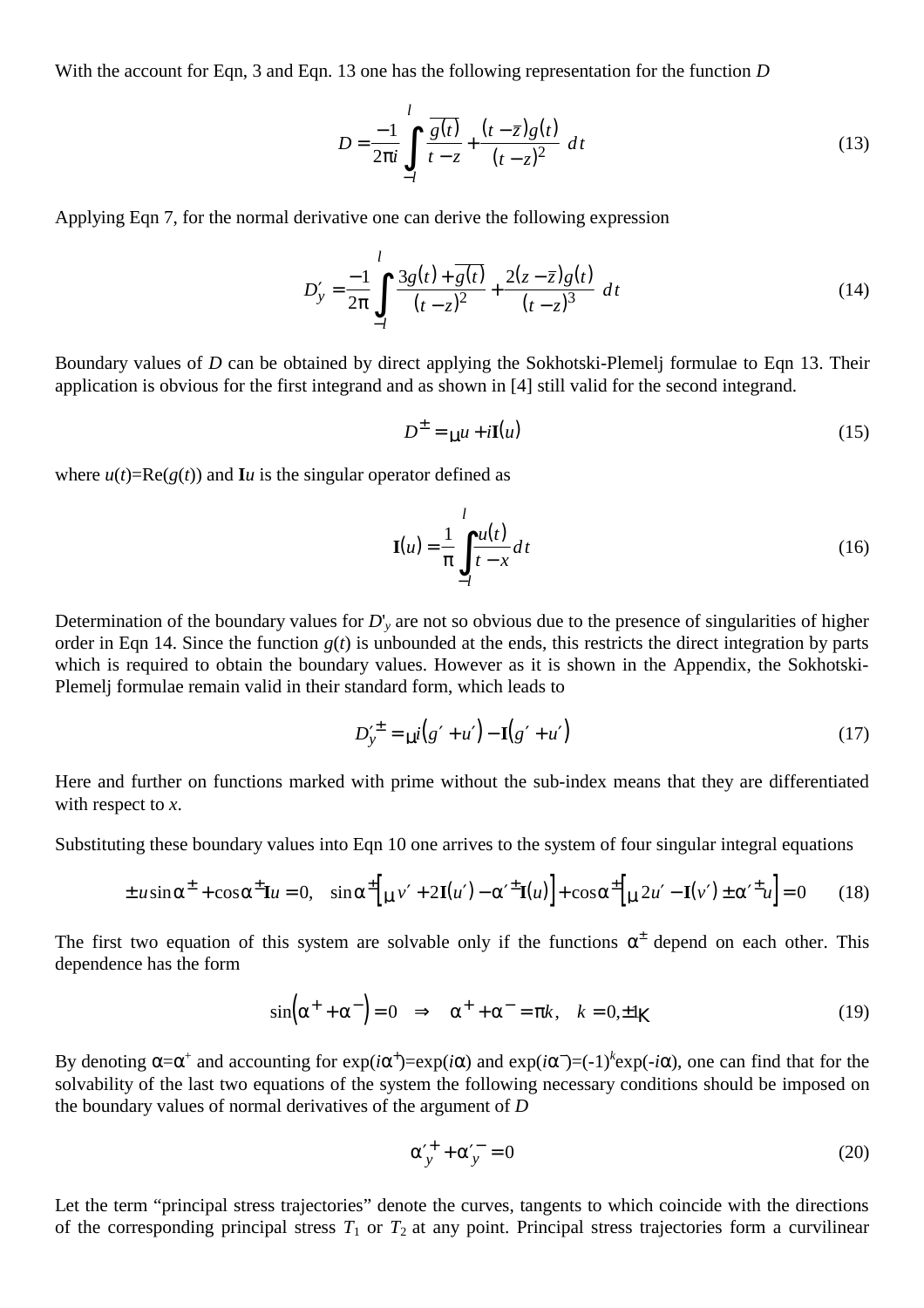orthogonal net inside the domain. Then the formulae given by Eqns 19-20 express *the refraction law of the trajectories of principal stresses* on the loaded crack in the plane.

Then the system of for equations reduces to the following system of two equations

$$
u\sin\alpha + \cos\alpha I u = 0, \quad \sin\alpha \Big[ v' + 2I(u') + \alpha'_y I(u) \Big] + \cos\alpha \Big[ I(v') - 2u' - \alpha'_y u \Big] = 0 \tag{21}
$$

where  $\alpha'_{y} = \alpha'^{+}_{y}$ .

Both equations of this system represent singular integral equations of the dominant type. Since the first equation in the system does not depend on *v*, the equations can be solved separately by reducing them to corresponding Riemann boundary value problems, Gakhov [5].

### **REDUCTION TO THE RIEMANN BOUNDARY VALUE PROBLEM**

The functions  $u$  and  $v$  can be presented through the boundary values of piecewise holomorphic functions *A*(z) and *B*(z) on the open contour (-*l*,*l*). In accordance with the Sokhotski-Plemelj formulae one has

$$
u = A^{+} - A^{-}, \mathbf{I}(u) = i(A^{+} + A^{-}), v' = B^{+} - B^{-}, \mathbf{I}(v') = i(B^{+} + B^{-}), u' = A'^{+} - A'^{-}, \mathbf{I}(u') = i(A'^{+} + A'^{-}) \tag{22}
$$

By substituting Eqns 22 into Eqns 18 one has a system for the determination of holomorphic functions *A*(z) and B(z) by their boundary values on the interval (-*l*,*l*). The equations of this system read

$$
A^{+}(x) = G(x)A^{-}(x), \quad G(x) = -e^{2i\alpha(x)}, \quad |x| < l \tag{23}
$$

$$
iB^{+}(x) - 2A'^{+}(x) - \alpha'_{y}(x)A^{+}(x) = -e^{2i\alpha(x)}[iB^{-}(x) + 2A'^{-}(x) + \alpha'_{y}(x)A^{-}(x)], \quad |x| < l \tag{24}
$$

Eqn 24 can be reduced to the form of Eqn 23 by introducing a piecewise holomorphic functions  $\beta^{\pm}(z)$  given by the Cauchy-type integral with real density α′*<sup>y</sup>*

$$
\alpha'_{y}(x) = \beta^{+}(x) - \beta^{-}(x), \quad |x| < l \tag{25}
$$

Taking into account that due to Eqn 23 the following is valid on  $|x| < l$ 

$$
\alpha_y' \left( A^+ - e^{2i\alpha} A^- \right) = 2A^+ \beta^+ + 2e^{2i\alpha} \beta^- C^- \tag{26}
$$

the following boundary values of piecewise holomorphic functions  $C(z)$  can be introduced

$$
C^{+}(x) = iB^{+}(x) - 2A'^{+}(x) - 2\beta^{+}(x)A^{+}(x) \quad C^{-}(x) = iB^{-}(x) + 2A'^{-}(x) + 2\beta^{-}(x)A^{-}(x), \quad |x| < l \tag{27}
$$

This leads to Eqn 23 with respect to  $C^{\pm}(x)$ . Thus, the functions  $A(z)$  and  $C(z)$  can be found from the same equation; their boundary values can be determined and finally the boundary values of the function  $B(z)$  are to be found by Eqn 27. Afterwards the solutions for *u* and *v*' can be obtained by Eqn 22.

The problem considered refers to the Riemann boundary value problem for open contours. It can be reduced to the case of half-plane by putting  $G(x)=1$  on  $|x|>l$ . Then the ends of the interval will be the points of discontinuity of *G*(*x*). This becomes obvious if the asymptotic behaviour of *D* at the crack tips is considered. Independent of load it can be written in the form

$$
\sqrt{2\pi r}D = \left(K_I^{\pm} + 3iK_{II}^{\pm}\right)e^{-i\theta/2} - \left(K_I^{\pm} - iK_{II}^{\pm}\right)e^{-5i\theta/2}
$$
\n(28)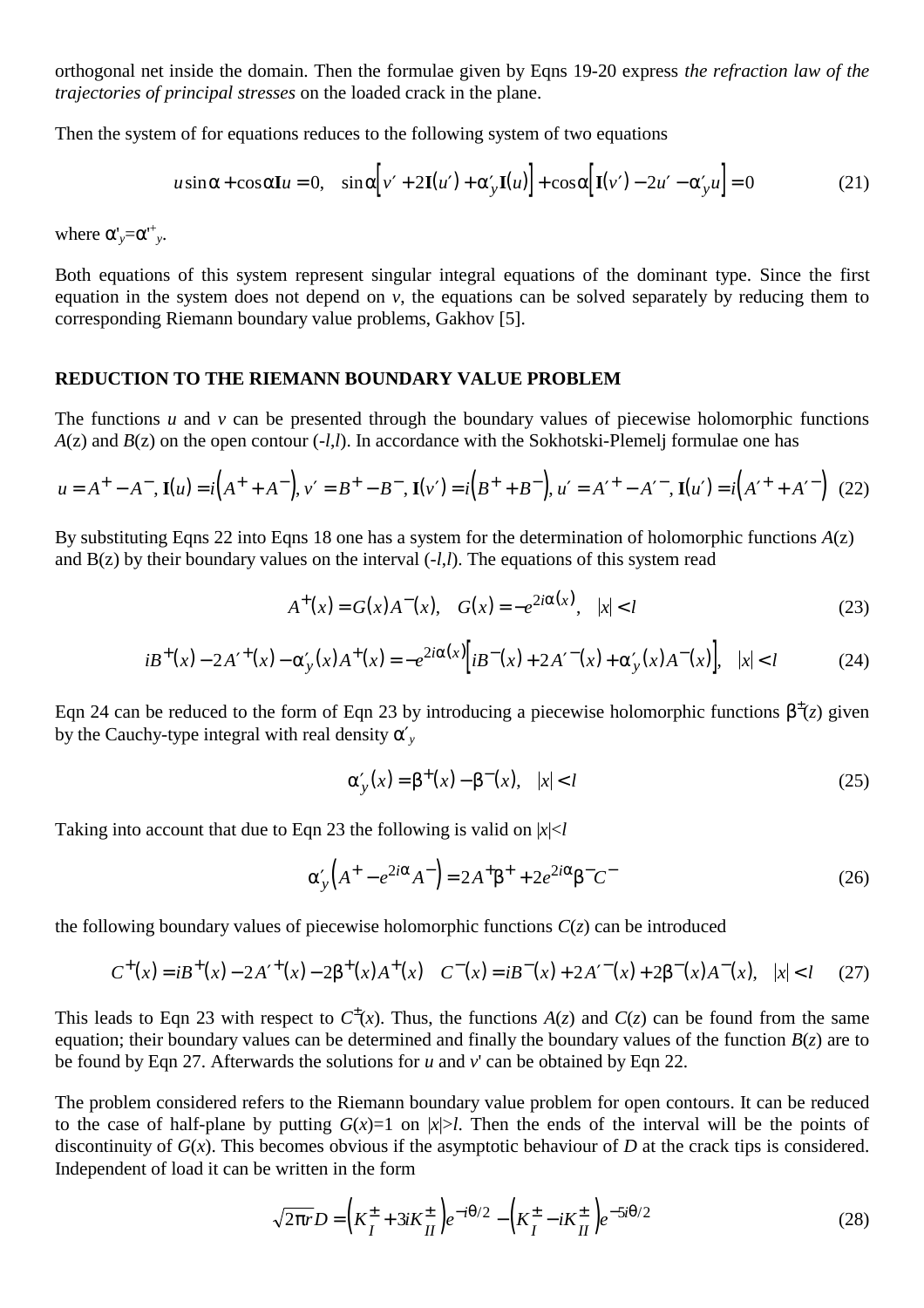where  $K_I$  and  $K_{II}$  are stress intensity factors, the indices " $\pm$ " refer to the right and left crack tips correspondingly and angle θ is the polar angle in local coordinate system with the origin at the crack tip. Now the argument  $\alpha = \alpha(x)$  can be calculated. In particular, for points lying near the tips of the crack, the argument of  $D$  does not depend on  $K_I$  and can be determined as follows

$$
\alpha(\pm l_{\mu} 0) = \arg D(r, \pi) = \arg \left( K_{II}^{\pm} \right) = \frac{\pi}{2} \left( 1 - \text{sgn} \left( K_{II}^{\pm} \right) \right) \implies e^{2i\alpha(\pm l_{\mu} 0)} = 1 \tag{29}
$$

It is also can be seen that the argument  $\alpha$  would gain the increment of  $\pi/2$  if the point passed the crack end.

Thus the coefficient of the Riemann problem  $G(x)$  for infinite contour (- $\infty$ , $\infty$ ) has discontinuities at points  $x=\pm l$  and satisfies the Hölder condition everywhere except these points. However the function  $\ln G$  is entered into the solution of the Riemann problem and this function determined as  $i(\pi+2\alpha)$  on  $(-l, l)$  may have discontinuities at points  $c_k \in (-l, l)$  if the argument  $\alpha = \alpha(x)$  is chosen to be - $\pi < \alpha \leq \pi$ . This will lead to necessity to consider the Riemann problem which coefficient is discontinuous in more than two points. It can be shown from the elementary analysis of the function  $\alpha = arg(-u+i\mathbf{I}u)$  that such discontinuous can be at the points  $c_k$  where  $u \ge 0$  and **I***u* changes its sign when passing these points. Thus at these points the argument gains the increment  $\pm 2\pi$  if  $u=0$  and  $\pm \pi$  if  $u=0$ . Due to periodicity of  $e^{2i\alpha}$  these jumps do not violate the Hölder condition but change the index of the homogeneous Riemann problem and hence affect the number of its solutions. The index can be calculated by the analysis of all jumps as it was done in [5]. However it is convenient to eliminate these jumps by introducing a continuos argument  $\alpha = \alpha(x)$  on the Riemann surface. In this case the index of the problem can be defined by a simple formulae

$$
\text{Index} = \mathbf{N} + 1, \quad \mathbf{N} = \frac{1}{2\pi} \arg[\ln G(t)]_{-l}^{+l} = \frac{1}{\pi} \int_{-l}^{l} \alpha'(t) dt \tag{30}
$$

A similar expression for the index in the case of an arbitrary closed contour [1] has been interpreted as the doubled number of rotation of the principal stresses when traversing the contour. However here the index is calculated by summing the index due to the number of rotations of the principal stresses on the upper surface of the crack and the index due to discontinuity of *G* at *x*=±*l* (which adds unity).

Now a general solution of the homogeneous Riemann problem (Eqn 23) can be derived on the basis of the solution for the infinite contour (-∞,∞), Gakhov [5]. For the class unbounded at the ends and vanishing at infinity it can be written in the form

$$
A^{\pm}(z) = \frac{e^{\Gamma^{\pm}(z)}}{\sqrt{z^2 - l^2}} \frac{P_N(z)}{(z \pm i)^N}, \quad \Gamma^{\pm}(z) = \frac{1}{2\pi i} \int_{-\infty}^{\infty} \frac{\arg G(t) - 2N \arg(t - i)}{t - z} dt
$$
(31)

where  $P_N(z)$  is an arbitrary polynomial of degree N with real coefficients.

The boundary values assume the form

$$
A^{\pm}(x) = \frac{e^{\pm i \arg G(x)/2} e^{J(x)}}{\sqrt{x^2 - l^2}^{\pm}} \frac{P_N(x)}{(x^2 + 1)^{N/2}}, \quad J(x) = \frac{1}{2\pi} \int_{-\infty}^{\infty} \frac{\arg G(t) - 2N \arg(t - i)}{t - x} dt
$$
(32)

Solutions for *u* and **I***u* can be obtained by the Sokhotski-Plemelj formulae (Eqn 22). On |*x*|>*l* arg*G*=0 and the square root is continuous, hence  $A^+=A^-$  and consequently  $u=0$  and  $Iu=2iA^+$ . On the crack  $|x|< l$  they are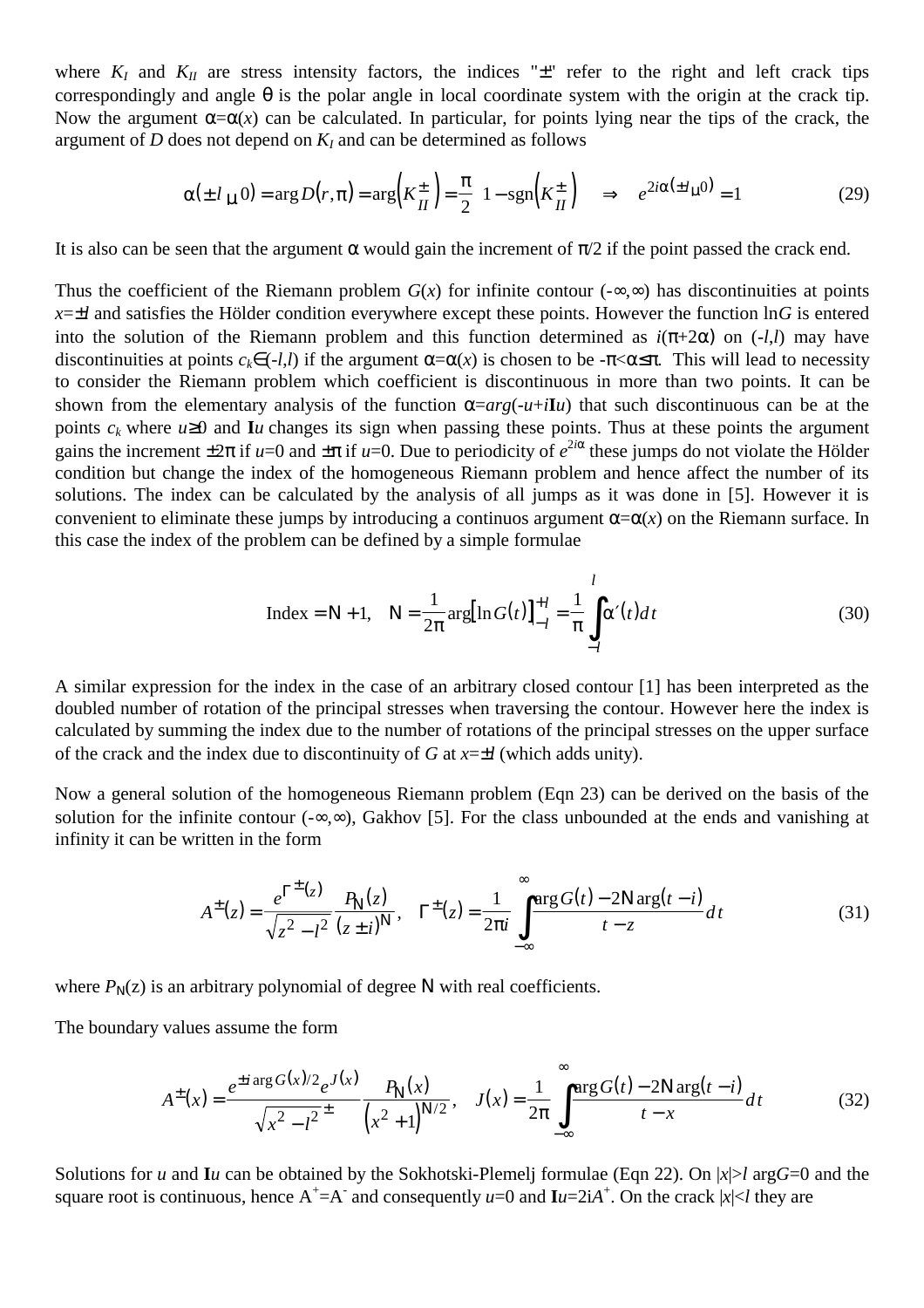$$
u(x) = \cos \alpha(x) E(x), \quad \mathbf{I}u(x) = \sin \alpha(x) E(x), \quad E(x) = e^{J(x)} \left(x^2 - l^2\right)^{-1/2} P_N(x) \left(x^2 + 1\right)^{-N/2} \tag{33}
$$

Solutions for  $C^{\pm}(x)$  have the form similar to Eqn 33, with the only difference being that another polynomial should be used. Hence the corresponding expressions for the combinations in the square brackets in Eqn 18 become known. Thus the solution is completed. It should be noted that the complete solution depends upon 2N+2 real arbitrary constants. They should be determined from additional information on stress or deformation measurement.

The SIFs can be found by passing to the limit in the solutions for *u* and *v*' by the following formulae, eg. [4]

$$
K_{I}^{\pm} - iK_{II}^{\pm} = \mu \lim_{x \to \mu I} \sqrt{2\pi |x \mu|} |g(x)|, \quad g(x) = iu(x) + \int v'(x) dx \tag{34}
$$

The mode II SIF follows directly from Eqn 33. With the account for Eqn 31 this gives

$$
K_{II}^{\pm} = \mu^2 \sqrt{2\pi l} e^{J(\pm l)} P_N(\pm l) (l^2 + 1)^{-\frac{N}{2}}
$$
\n(35)

Expressions for  $K_I$  are much complicated and not presented here.

#### **CONCLUSIONS**

The article presents the solution of the non-classical boundary value problem for a straight crack with the boundary conditions formulated in terms of principal stress orientations. This solution is non-unique; it depends upon a certain number of real constants determined by the index of the problem (Eqn 30).

It is also established that the orientations of principal stresses on the upper and lower surfaces of the crack cannot be given independently. They should satisfy Eqn 19-20, otherwise the problem is not solvable.

## **REFERENCES**

- 1. Galybin, A.N. and Mukhamediev, Sh.A. (1999) Plane elastic boundary value problem posed on orientation of principal stresses. *J. Mechanics and Physics of Solids*. **47**, No 11, 2381.
- 2. Angelier, J. (1984) Tectonic analysis of fault slip data sets *J.Geophys. Res.*. **89**, 5835.
- 3. Muskhelishvili, N.I. (1953) *Some Basic Problems of the Mathematical Theory of Elasticity*. P.Noordhoff Ltd. Groningen-Holland.
- 4. Savruk, M.P (1981) *Two-dimensional problems of Elasticity for body with cracks*, Naukova Dumka, Kiev.
- 5. Gakhov, F.D. (1990) *Boundary value problems*. Dover Publications, Inc., New York.

## **APPENDIX. BOUNDARY VALUES OF THE STRESS FUNCTION** *D***.**

The function  $g(t)$  determined by Eqn 12 is unbounded at the ends of the interval  $(-l, l)$  hence the direct application of the Sokhotski-Plemelj formulae for the derivatives of the Cauchy integral should be justified. Since the integration by parts is needed to transform  $g(t)$  to  $g'(t)$ , this requires the boundedness of  $g(\pm l)$ . To resolve the problem one can introduce the new density, *h*(*t*), bounded at the ends as follows

$$
h(t) = g(t) - \frac{at + bl}{l\sqrt{l^2 - t^2}}, \quad a = \frac{u_+ - u_-}{2}, \quad b = \frac{u_+ + u_-}{2}, \quad u_{\pm} = \lim_{t \to \pm l} \sqrt{l^2 - t^2} g(t) \tag{A1}
$$

Let the following integrals be introduced